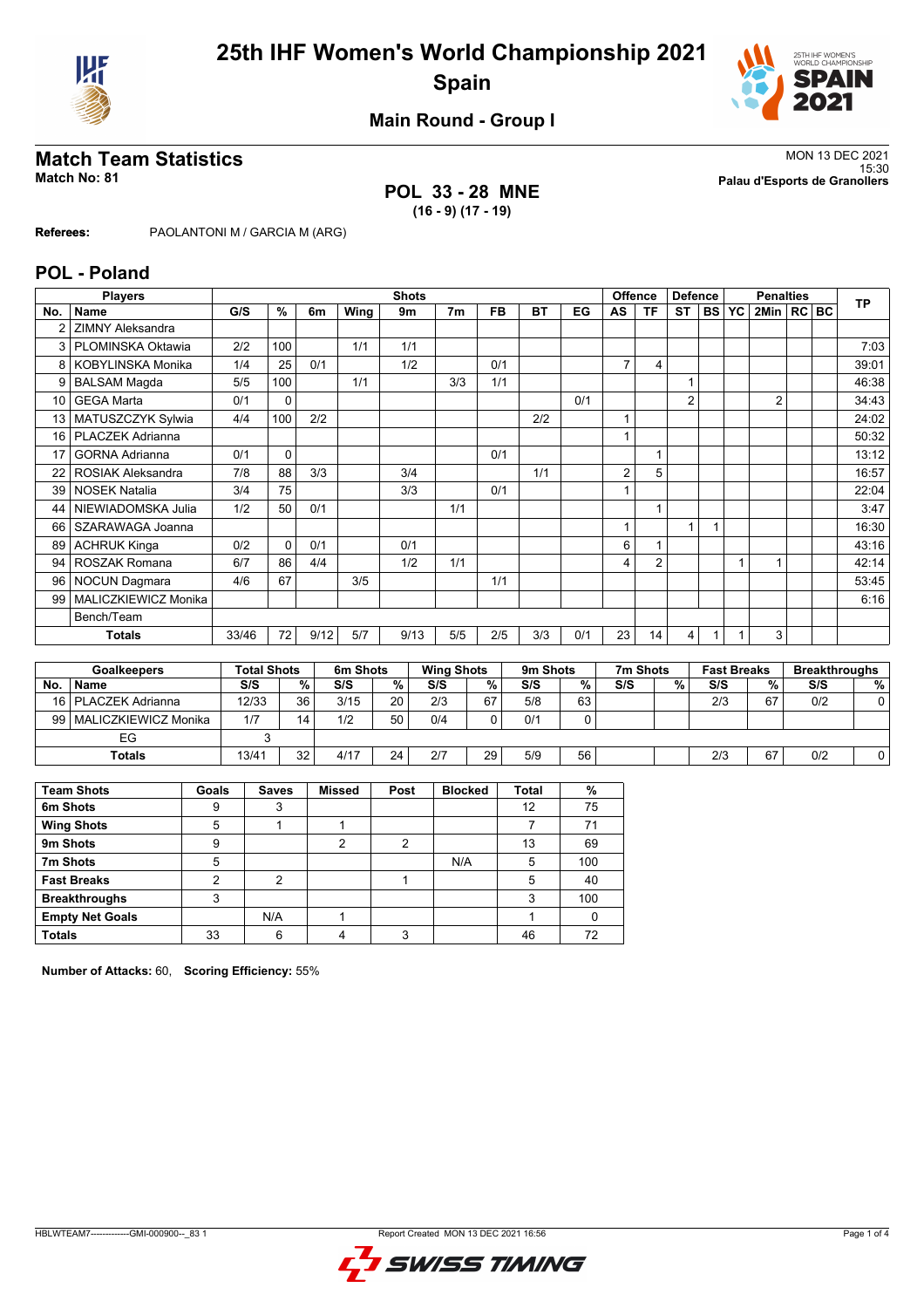

# **25th IHF Women's World Championship 2021 Spain**



## **Main Round - Group I**

**POL 33 - 28 MNE (16 - 9) (17 - 19)**

**Match Team Statistics** MON 13 DEC 2021 15:30 **Match No: 81 Palau d'Esports de Granollers**

**Referees:** PAOLANTONI M / GARCIA M (ARG)

### **POL - Poland**

|                |                                   |                                                 | <b>Shots Distribution</b>              |                |                                   |                                          |
|----------------|-----------------------------------|-------------------------------------------------|----------------------------------------|----------------|-----------------------------------|------------------------------------------|
| <b>Players</b> |                                   |                                                 |                                        |                |                                   |                                          |
| Goals / Shots  |                                   |                                                 |                                        |                |                                   |                                          |
| 2 ZIMNY A      | 3 PLOMINSKA O                     | 8 KOBYLINSKA M                                  | 9 BALSAM M                             | 10 GEGA M      | 13 MATUSZCZYK S                   | 16 PLACZEK A                             |
|                |                                   |                                                 | 2/2                                    |                | 1/1<br>1/1<br>1/1                 |                                          |
|                |                                   | 0/1<br>1/1<br>$\blacksquare$ $\blacksquare$ 0/1 | 1/1<br>1/1                             |                | 1/1                               |                                          |
|                | . .<br>u d                        | $\blacksquare$ 1/1<br>1/1                       | $\blacksquare$ 1/1                     | нг             |                                   |                                          |
|                |                                   | 1-Missed                                        |                                        | 1-Missed       |                                   |                                          |
|                |                                   |                                                 |                                        |                |                                   |                                          |
| 17 GORNA A     | 22 ROSIAK A                       | 39 NOSEK N                                      | 44 NIEWIADOMSKA J                      | 66 SZARAWAGA J | 89 ACHRUK K                       | 94 ROSZAK R                              |
|                | 0/1                               | $1/1$ $\sqrt{1/1}$                              | $\overline{1/1}$                       |                |                                   |                                          |
|                |                                   | 1/1                                             |                                        |                |                                   | 2/2                                      |
|                | $\blacksquare$ $\blacksquare$ 1/1 | $5/5$ $\blacksquare$                            | $\frac{1}{2}$ $\frac{1}{2}$ 1/1<br>0/1 | u<br>üθ        | $\blacksquare$ $\blacksquare$ 0/1 | 1/1<br>$\blacksquare$ $\blacksquare$ 3/3 |
|                | 1-Post                            | 1-Post                                          |                                        |                | 1-Post                            | 1-Missed                                 |
|                |                                   |                                                 |                                        |                |                                   |                                          |
| 96 NOCUN D     | 99 MALICZKIEWICZ M                |                                                 |                                        |                |                                   |                                          |
| 0/1            | 3/3                               |                                                 |                                        |                |                                   |                                          |



**Team** Goals / Shots

4-Missed 3-Post



# Saves / Shots

| 1/4 | 0/1 | 2/5 |
|-----|-----|-----|
| 2/5 | 1/4 | 2/4 |
| 2/9 | 0/2 | 3/7 |

| 16 PLACZEK A       |                             |                  |
|--------------------|-----------------------------|------------------|
| 1/4                | $\overline{0}/\overline{1}$ | $\overline{2/5}$ |
| 2/3                | 1/3                         | 1/3              |
| 2/7                | 0/1                         | 3/6              |
| 99 MALICZKIEWICZ M |                             |                  |
|                    |                             |                  |
| 0/2                |                             | 1/1              |
| 0/2                | 0/1                         | 0/1              |

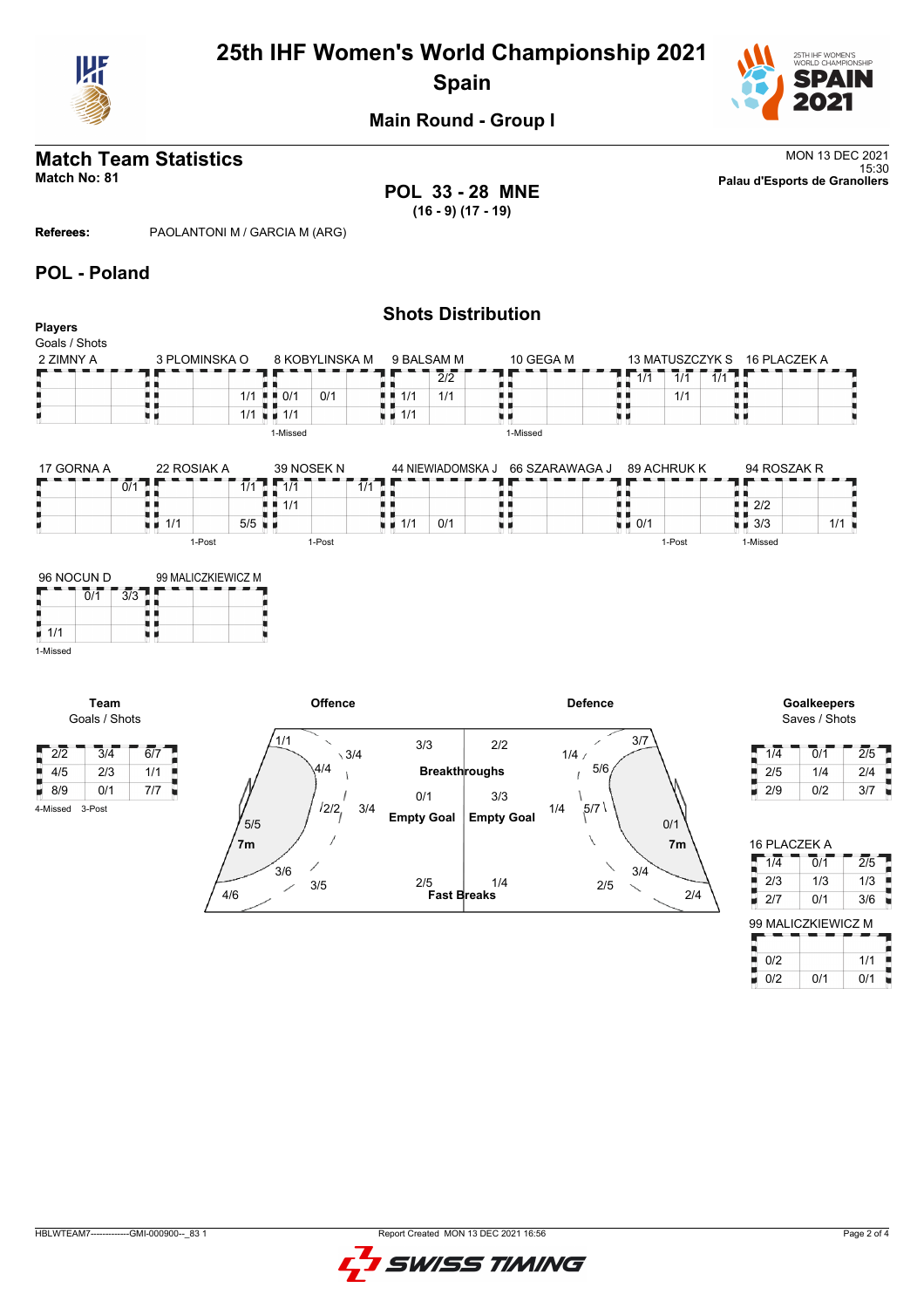



**Main Round - Group I**

### **POL 33 - 28 MNE (16 - 9) (17 - 19)**

**Match Team Statistics** MON 13 DEC 2021 15:30 **Match No: 81 Palau d'Esports de Granollers**

**Referees:** PAOLANTONI M / GARCIA M (ARG)

### **MNE - Montenegro**

|                 | <b>Players</b>            |       |          |       |      | <b>Shots</b> |     |     |     |     | Offence<br><b>Defence</b><br><b>Penalties</b> |                |                |  |                | <b>TP</b>      |  |       |
|-----------------|---------------------------|-------|----------|-------|------|--------------|-----|-----|-----|-----|-----------------------------------------------|----------------|----------------|--|----------------|----------------|--|-------|
| No.             | Name                      | G/S   | %        | 6m    | Wing | 9m           | 7m  | FB. | BT  | EG  | AS                                            | ΤF             | ST             |  | BS YC          | 2Min   RC BC   |  |       |
|                 | <b>RAJCIC Marina</b>      |       |          |       |      |              |     |     |     |     |                                               |                |                |  |                |                |  | 15:15 |
| 4               | RADICEVIC Jovanka         | 0/2   | 0        |       | 0/1  |              | 0/1 |     |     |     |                                               |                | $\overline{2}$ |  |                |                |  | 32:59 |
| 10 <sup>1</sup> | PLETIKOSIC Matea          | 1/1   | 100      | 1/1   |      |              |     |     |     |     | $\overline{2}$                                | 3              |                |  |                |                |  | 23:19 |
| 13              | <b>MUGOSA Dijana</b>      | 0/3   | 0        |       | 0/2  |              |     | 0/1 |     |     |                                               |                |                |  |                |                |  | 17:14 |
| 16              | <b>NENEZIC Ljubica</b>    |       |          |       |      |              |     |     |     |     |                                               |                |                |  |                |                |  | 9:15  |
| 23              | <b>UJKIC Dijana</b>       | 4/5   | 80       |       | 2/3  |              |     | 1/1 |     | 1/1 |                                               |                |                |  |                |                |  | 24:06 |
| 24              | <b>ASANIN Tanja</b>       | 1/3   | 33       |       |      | 1/3          |     |     |     |     | 2                                             |                | 1              |  |                |                |  | 5:24  |
| 25              | MALOVIC Durdina           | 5/10  | 50       | 3/4   |      | 2/6          |     |     |     |     |                                               | $\overline{2}$ |                |  |                |                |  | 40:18 |
| 26              | <b>COROVIC Natasa</b>     | 3/4   | 75       | 2/3   |      | 1/1          |     |     |     |     |                                               | $\overline{2}$ |                |  |                |                |  | 40:25 |
| 27              | PREMOVIC Sanja            | 1/1   | 100      |       |      |              |     |     | 1/1 |     |                                               |                |                |  |                |                |  | 3:39  |
| 33              | <b>BABOVIC Anastasija</b> |       |          |       |      |              |     |     |     |     |                                               |                |                |  |                |                |  | 32:33 |
| 34              | <b>BRNOVIC Tatjana</b>    | 6/7   | 86       | 3/3   |      |              |     | 0/1 | 1/1 | 2/2 | 4                                             |                |                |  | 1              |                |  | 52:51 |
| 66              | RAMUSOVIC Ema             | 0/2   | $\Omega$ | 0/1   |      |              |     | 0/1 |     |     |                                               | $\overline{2}$ | 1              |  |                |                |  | 41:26 |
| 91              | PAVICEVIC Ivona           | 4/6   | 67       | 1/1   | 3/5  |              |     |     |     |     |                                               |                |                |  |                |                |  | 32:02 |
| 96              | <b>GRBIC</b> Itana        | 3/7   | 43       | 3/4   |      | 0/3          |     |     |     |     | 11                                            | $\overline{2}$ |                |  |                |                |  | 49:14 |
| 97              | <b>VUKCEVIC Nikolina</b>  |       |          |       |      |              |     |     |     |     |                                               |                |                |  |                |                |  |       |
|                 | Bench/Team                |       |          |       |      |              |     |     |     |     |                                               |                |                |  |                |                |  |       |
|                 | <b>Totals</b>             | 28/51 | 55       | 13/17 | 5/11 | 4/13         | 0/1 | 1/4 | 2/2 | 3/3 | 19                                            | 13             | 5              |  | $\overline{2}$ | $\overline{2}$ |  |       |

| <b>Goalkeepers</b> |                         | <b>Total Shots</b> |    | 6m Shots |    | <b>Wing Shots</b> |     | 9m Shots |   | 7m Shots |          | <b>Fast Breaks</b> |     | <b>Breakthroughs</b> |   |
|--------------------|-------------------------|--------------------|----|----------|----|-------------------|-----|----------|---|----------|----------|--------------------|-----|----------------------|---|
| No.                | <b>Name</b>             | S/S                | %. | S/S      | %  | S/S               | %   | S/S      | % | S/S      | %        | S/S                | %   | S/S                  | % |
|                    | l RAJCIC Marina         | 2/9                | 22 | 0/4      |    | 1/3               | 33. | 0/1      | 0 |          |          | 1/1                | 100 |                      |   |
|                    | 16   NENEZIC Liubica    | 0/6                |    |          |    | 0/1               |     | 0/1      | 0 | 0/2      |          |                    |     | 0/2                  |   |
|                    | 33   BABOVIC Anastasija | 3/23               | 13 | 3/8      | 38 | 0/2               |     | 0/7      |   | 0/3      | 0        | 0/2                |     | 0/1                  |   |
|                    | <b>Totals</b>           | 6/39               | 15 | 3/12     | 25 | 1/6               | ᇬ   | 0/9      | 0 | 0/5      | $\Omega$ | 2/4                | 50  | 0/3                  |   |

| <b>Team Shots</b>      | Goals | <b>Saves</b> | <b>Missed</b> | Post | <b>Blocked</b> | <b>Total</b> | %   |
|------------------------|-------|--------------|---------------|------|----------------|--------------|-----|
| 6m Shots               | 13    | 4            |               |      |                | 17           | 76  |
| <b>Wing Shots</b>      | 5     | 2            |               | 3    |                | 11           | 45  |
| 9m Shots               | 4     | 5            | 2             |      |                | 13           | 31  |
| 7m Shots               |       |              |               |      | N/A            |              |     |
| <b>Fast Breaks</b>     |       | 2            |               |      |                | 4            | 25  |
| <b>Breakthroughs</b>   | 2     |              |               |      |                | 2            | 100 |
| <b>Empty Net Goals</b> | 3     | N/A          |               |      |                | 3            | 100 |
| <b>Totals</b>          | 28    | 13           |               | 5    |                | 51           | 55  |

**Number of Attacks:** 61, **Scoring Efficiency:** 46%